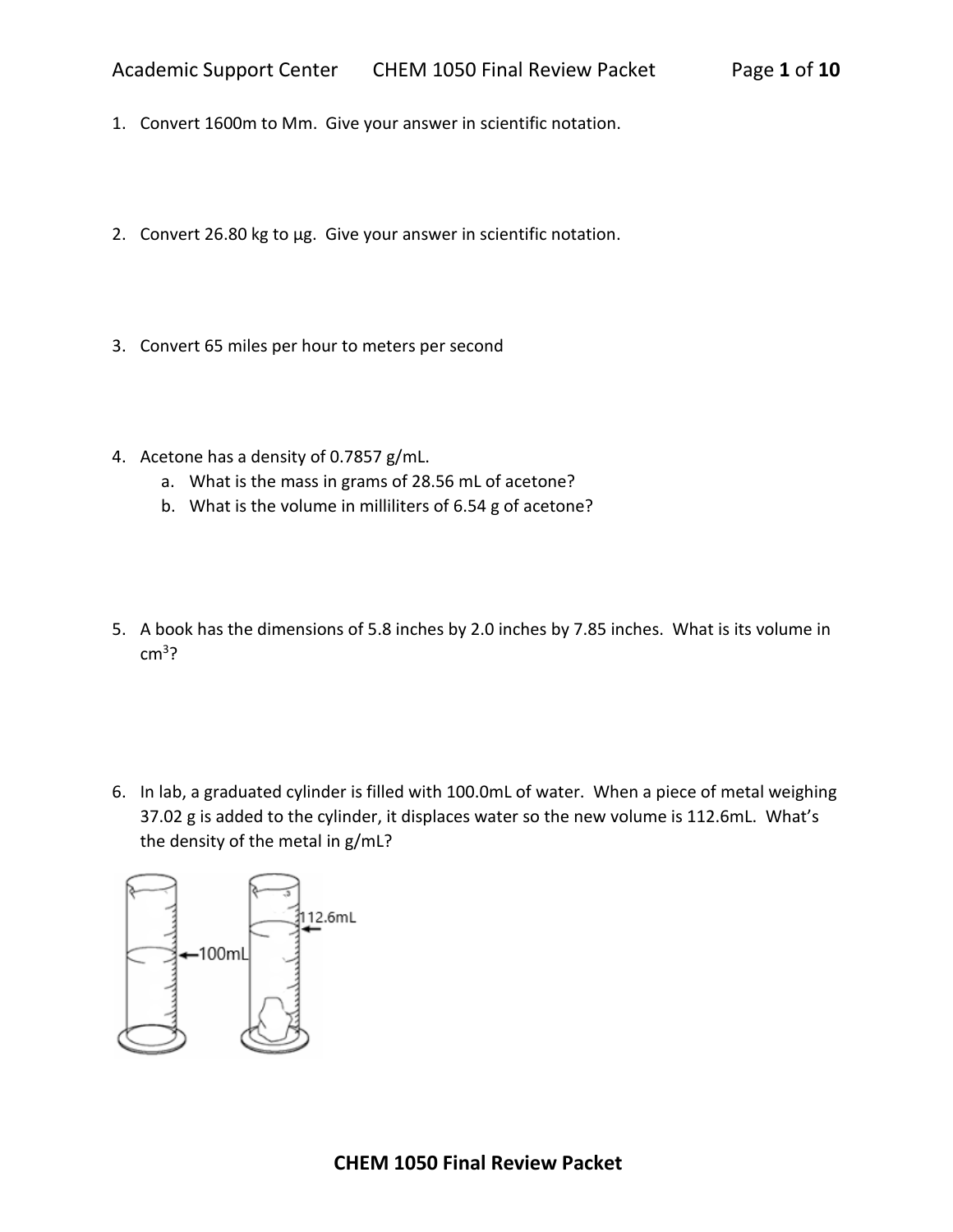7. Complete the table:

| Symbol            | Number of protons | Number of neutrons   Number of electrons |  |
|-------------------|-------------------|------------------------------------------|--|
| $^{27}_{13}Al$ 3+ |                   |                                          |  |
|                   | 20                |                                          |  |
| $^{80}_{35}Br$ -  |                   |                                          |  |

8. Balance the following equations:

 $C_2H_6 + O_2 \rightarrow CO_2 + H_2O$ 

 $\frac{1}{2}$ PCl<sub>5</sub> +  $\frac{1}{2}$ H<sub>2</sub>O  $\rightarrow$   $\frac{1}{2}$ H<sub>3</sub>PO<sub>4</sub> +  $\frac{1}{2}$ HCl

- 9. Consider magnesium chloride for the following questions:
	- a. Is it an ionic or covalent compound?
	- b. What is the chemical formula for magnesium chloride?
	- c. What is its molar mass?
	- d. How many molecules of magnesium chloride are in a sample weighing 27.88 g?
	- e. How many atoms of *just* chloride are in that sample?
- 10. Give the name or formula for the following compounds

| a. $Ca(NO3)2$       | e. $K2SO4$           | j. Silver phosphate   | n. Nickel(III) hydroxide |
|---------------------|----------------------|-----------------------|--------------------------|
| b. PCI <sub>5</sub> | f. $Fe2(SO4)3$       | k. Copper(II) bromide | o. Zinc iodide           |
| c. $Pb(CO_3)_2$     | g. $Ba(C_2H_3O_2)_2$ | I. Sodium sulfate     | p. Strontium phosphide   |
| d. $S_2Br_2$        | h. $AlF3$            | m. Silicon dioxide    |                          |

11. Write a balanced equation with phase labels for the reaction of barium nitrate with sodium sulfate. Use a solubility table from your notes or textbook to determine the phase labels.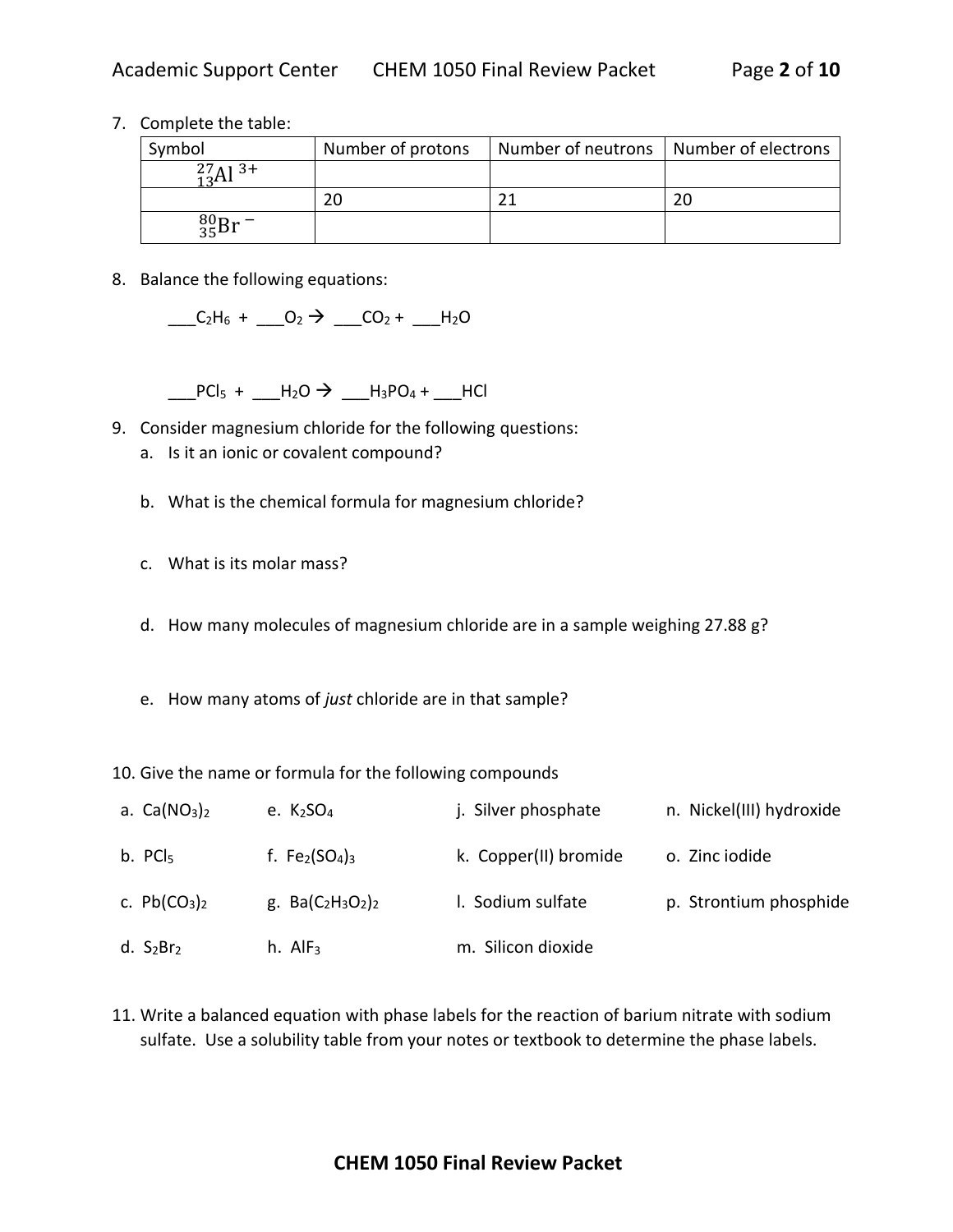For questions 11-13, consider these four sugars:

- 12. Label each one as an  $\alpha$  or  $\beta$ anomer.
- 13. Label each one as a furanose or pyranose.
- 14. Circle the anomeric carbon on each sugar.



For questions 15-18, consider these two sugars:



- 15. Label each one as an aldose or ketose.
- 16. Indicate which carbons in each structure are chiral.
- 17. Label each one as a D or L anomer.
- 18. Label each one as a tetrose, pentose or hexose.
- 19. Complete the following table:

| Formula          | Lewis structure | <b>Electron</b><br>Geometry | <b>Molecular</b><br>Geometry | Polar or<br>nonpolar? |
|------------------|-----------------|-----------------------------|------------------------------|-----------------------|
| CO <sub>2</sub>  |                 |                             |                              |                       |
| PCl <sub>3</sub> |                 |                             |                              |                       |
| <b>CINO</b>      |                 |                             |                              |                       |

20. True or false: A molecule that contains polar bonds must be polar. If false, explain why.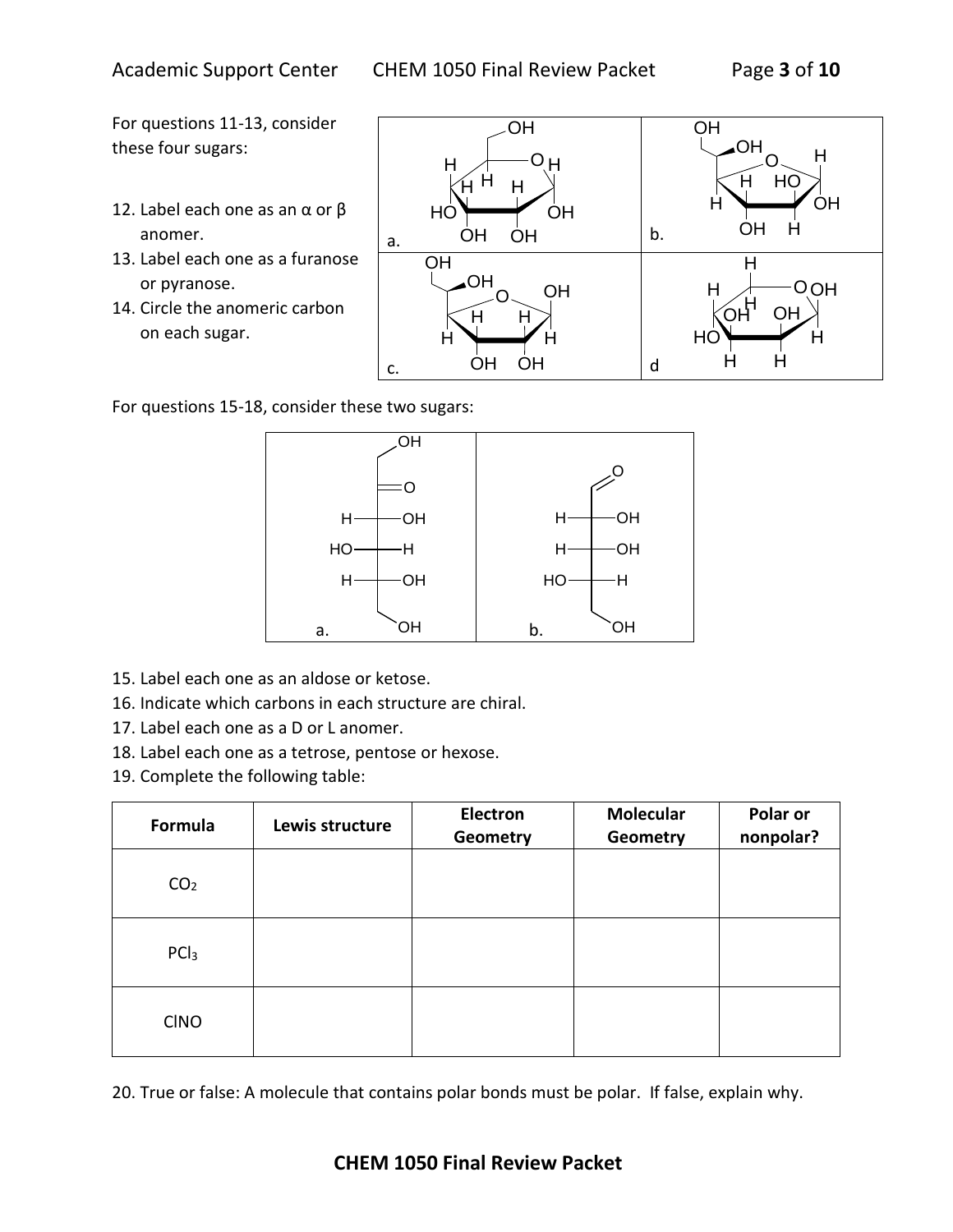- 21. Rank the following molecules from lowest to highest boiling point: CHF<sub>3</sub>, propane, ethanol, pentane.
- 22. Draw the molecule ethanol and show all possible hydrogen bonds it can form with water.
- 23. Circle and label all the functional groups in these molecules.



24. Name the following compounds:





**CHEM 1050 Final Review Packet**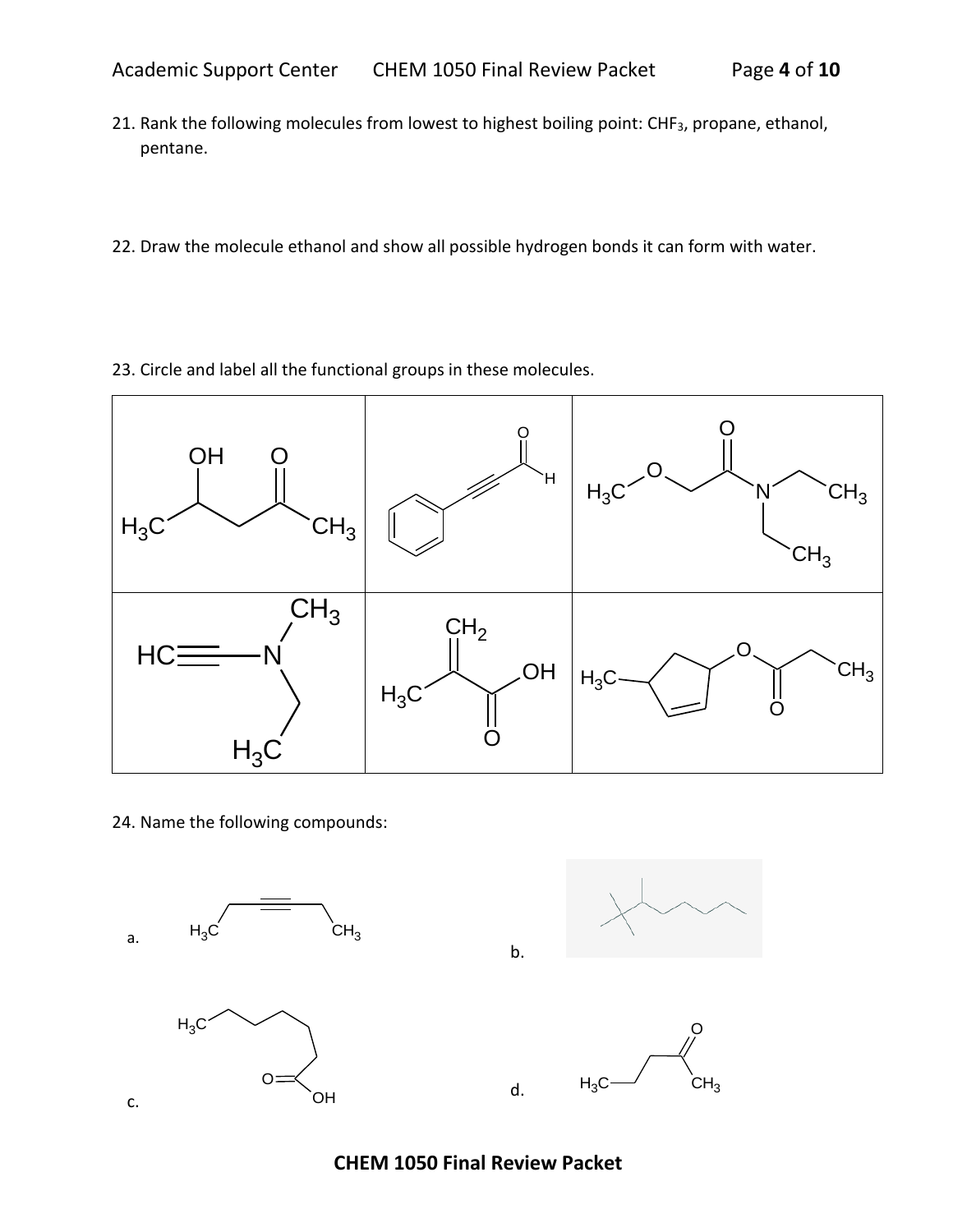- 25. Draw the structure for the following compounds:
	- a. 4-methyl-2-pentene b. 6,6-dimethylheptanal
- 26. For each of the following, determine whether the two structures are isomers or the same molecule drawn in two different ways.



- 27. How many grams of sodium chloride do you need to make 50.0mL of 0.12M sodium chloride solution?
- 28. What is the concentration of a solution if 0.8 moles of sucrose are dissolved in 0.75L of water?
- 29. How many milliliters of 1.6M copper (II) sulfate stock solution do you need to dilute if you want to create 25.0mL of 0.255M copper (II) sulfate?
- 30. How many grams of sucrose are in .685mL of a solution that is 15.00% m/v?
- 31. Fill in the following table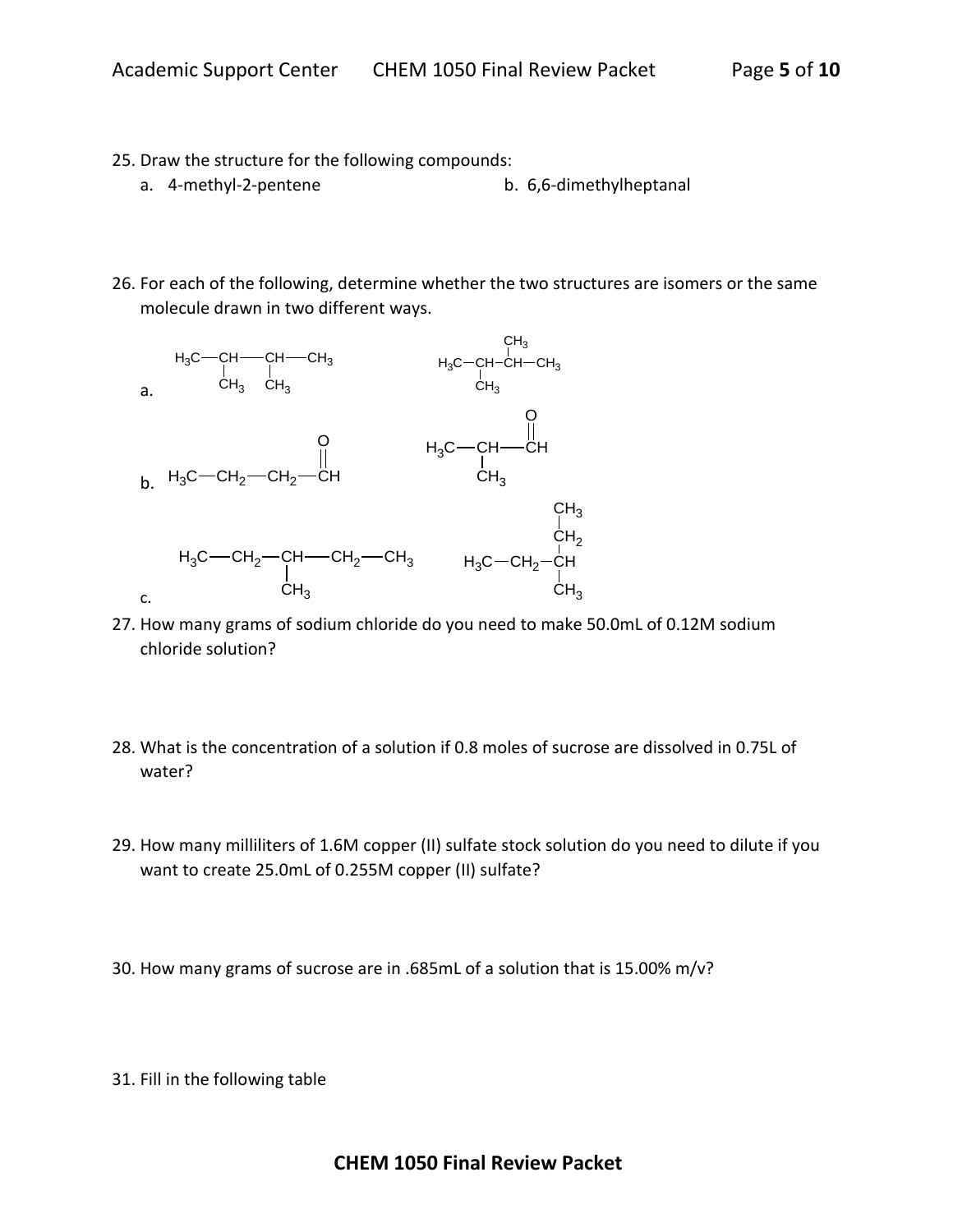| $[H3O+]$             | [OH]                 | pH   | pOH  | Acidic, basic, or neutral |
|----------------------|----------------------|------|------|---------------------------|
| $1.0 \times 10^{-3}$ |                      |      |      |                           |
|                      | $1.0 \times 10^{-7}$ |      |      |                           |
|                      |                      | 8.35 |      |                           |
|                      |                      |      | 3.83 |                           |
| $1.0 \times 10^{-5}$ |                      |      |      |                           |
|                      | $1.5 \times 10^{-7}$ |      |      |                           |

32. Write a reaction for the neutralization of NH<sub>3</sub> with CH<sub>3</sub>COOH. Label the acid, base, conjugate base, and conjugate acid.

33. The three dimensional structure of the whole protein is the \_\_\_\_\_\_\_\_\_\_.

- a. hydrophobic side chain
- b. primary structure
- c. c-terminus
- d. tertiary structure
- 34. What force helps keep alpha helixes from uncoiling and beta sheets together?
	- a. Hydrogen bonding
	- b. London forces
	- c. Ion-dipole attraction
	- d. Cell membranes
- 35. Classify the following amino acids as polar or nonpolar and as acidic, basic, or neutral based on their side chains.

| <b>Amino Acid</b>                         | Polar or nonpolar? | Acidic, basic, or neutral? |
|-------------------------------------------|--------------------|----------------------------|
| $H_2N$                                    |                    |                            |
| $H^{\prime}$ $H$<br>CH <sub>2</sub><br>НC |                    |                            |
| <b>Amino Acid</b>                         | Polar or nonpolar? | Acidic, basic, or neutral? |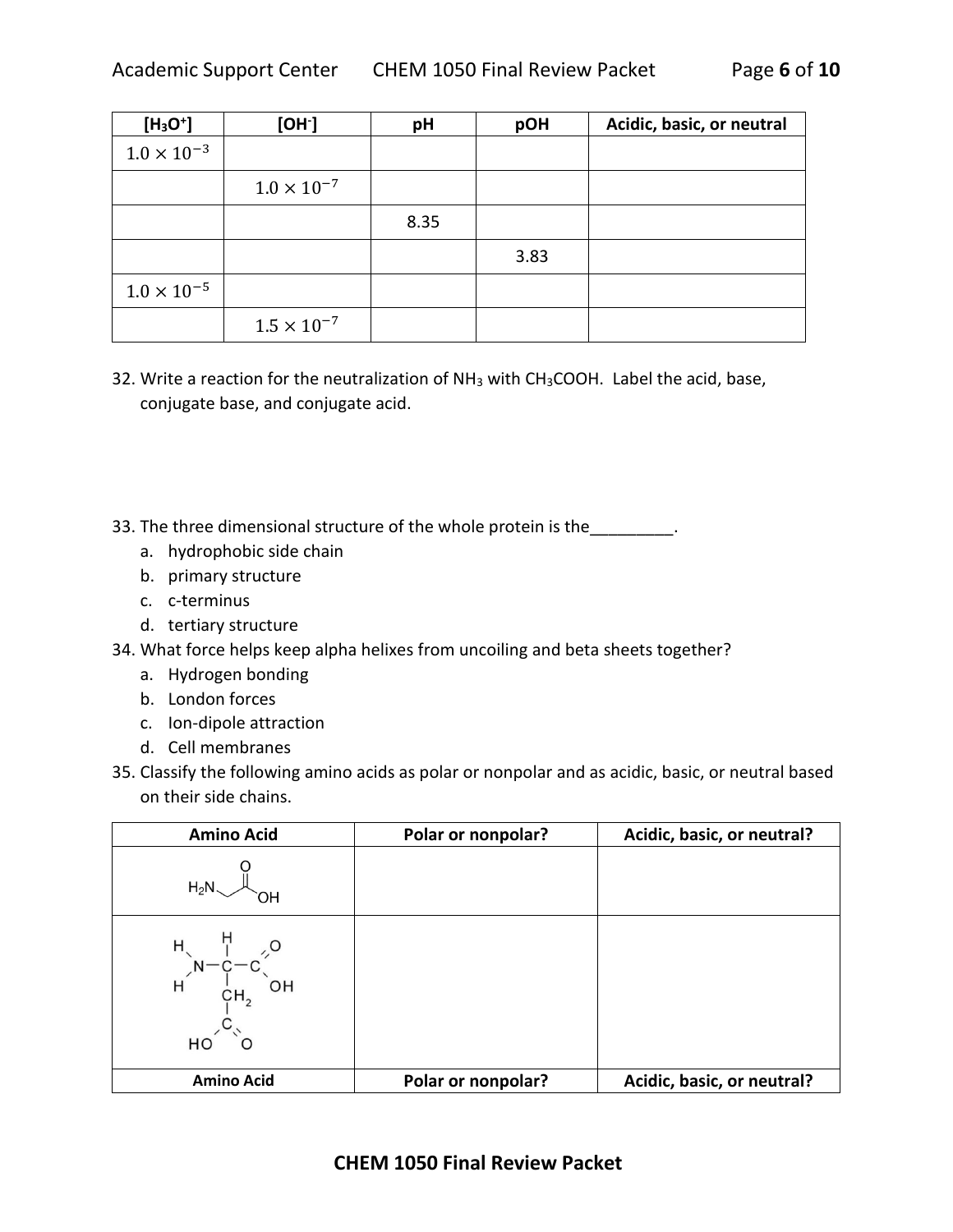| $H_2N$ - $C$ - $COOH$          |  |
|--------------------------------|--|
| CH <sub>2</sub>                |  |
| CH <sub>2</sub>                |  |
| CH <sub>2</sub>                |  |
| CH <sub>2</sub>                |  |
| NH <sub>2</sub>                |  |
| $\mathrm{O}\text{-}\mathrm{H}$ |  |
| CH <sub>2</sub>                |  |
| $H_2N$ <sup>-</sup> C-COOH     |  |
|                                |  |
| H                              |  |

## **Solutions**

- 1.  $1.6 \times 10^{-6}$  Mm (Megameters)
- 2.  $2.680 \times 10^{-8}$  µg
- 3. 29 m/s
- 4. a. 22.44 g b. 8.32 mL
- 5. 1500  $cm<sup>3</sup>$
- 6. 2.94  $g/cm<sup>3</sup>$
- 7.

| Symbol              | <b>Number of protons</b> | Number of neutrons   Number of electrons |    |
|---------------------|--------------------------|------------------------------------------|----|
| $^{27}_{13}Al^{3+}$ | 13                       | 14                                       | 10 |
| $^{41}_{20}$ Ca     | 20                       |                                          | 20 |
| $^{80}_{35}Br$      | 35                       | 55                                       | 36 |

8. **2**  $C_2H_6$  + **7**  $O_2$   $\rightarrow$  **4**  $CO_2$  + **6**  $H_2O$ 

 $PCl_5 + 4 H_2O \rightarrow H_3PO_4 + 5 HCl$ 

9. a. ionic b.  $MgCl<sub>2</sub>$  c. 98.211 g/mol (answers may vary slightly with periodic table) d.  $1.763 \times 10^{23}$  molecules of MgCl<sub>2</sub> e.  $3.527 \times 10^{23}$  atoms of Cl<sup>-</sup>

10.

- (a) Calcium nitrate  $(e)$  Potassium sulfate (j) Ag<sub>3</sub>PO<sub>4</sub> (n) Ni(OH)<sub>3</sub>
- (b) Phosphorous pentachloride (f) Iron(III) sulfate  $(k)$  CuBr<sub>2</sub> (o) ZnI<sub>2</sub>
- 
- (c) Lead(IV) carbonate  $(g)$  Barium acetate  $(1)$  Na<sub>2</sub>SO<sub>4</sub> (p) Sr<sub>3</sub>P<sub>2</sub>

- 
- (d) Disulfur dibromide (h) Aluminum fluoride (m)  $SiO<sub>2</sub>$ 11. Ba(NO<sub>3</sub>)<sub>2</sub>(aq) + Na<sub>2</sub>SO<sub>4</sub>(aq)  $\rightarrow$  BaSO<sub>4</sub>(s) + 2NaNO<sub>3</sub>(aq)

```
12. α: a and b; β: c and d
```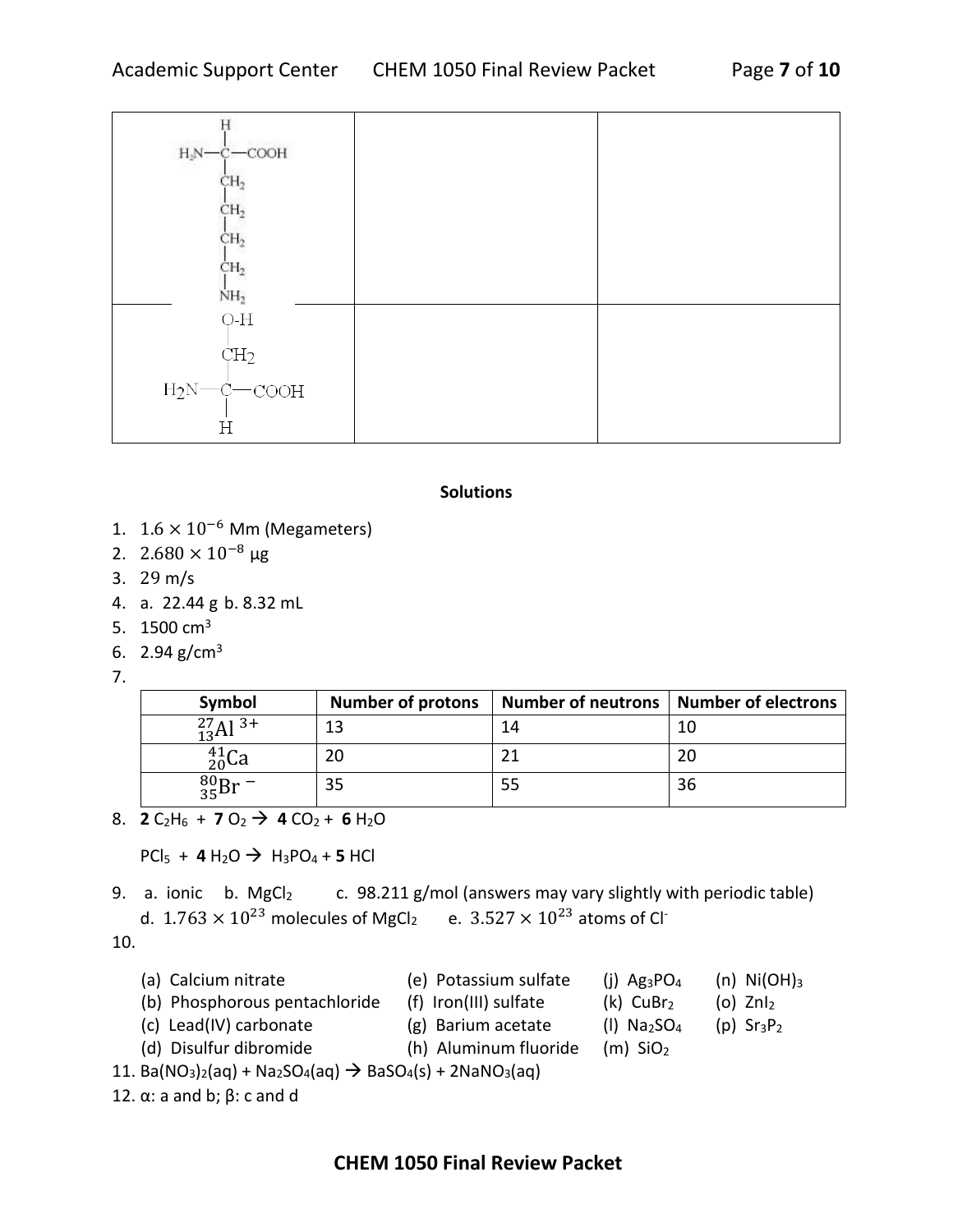13. Pyranoses: a and d; furanoses: b and c





15. a. Ketose b. Aldose

16. Chiral carbons indicated with an asterisk



17. a. D b. L 18. a. hexose b. pentose

19.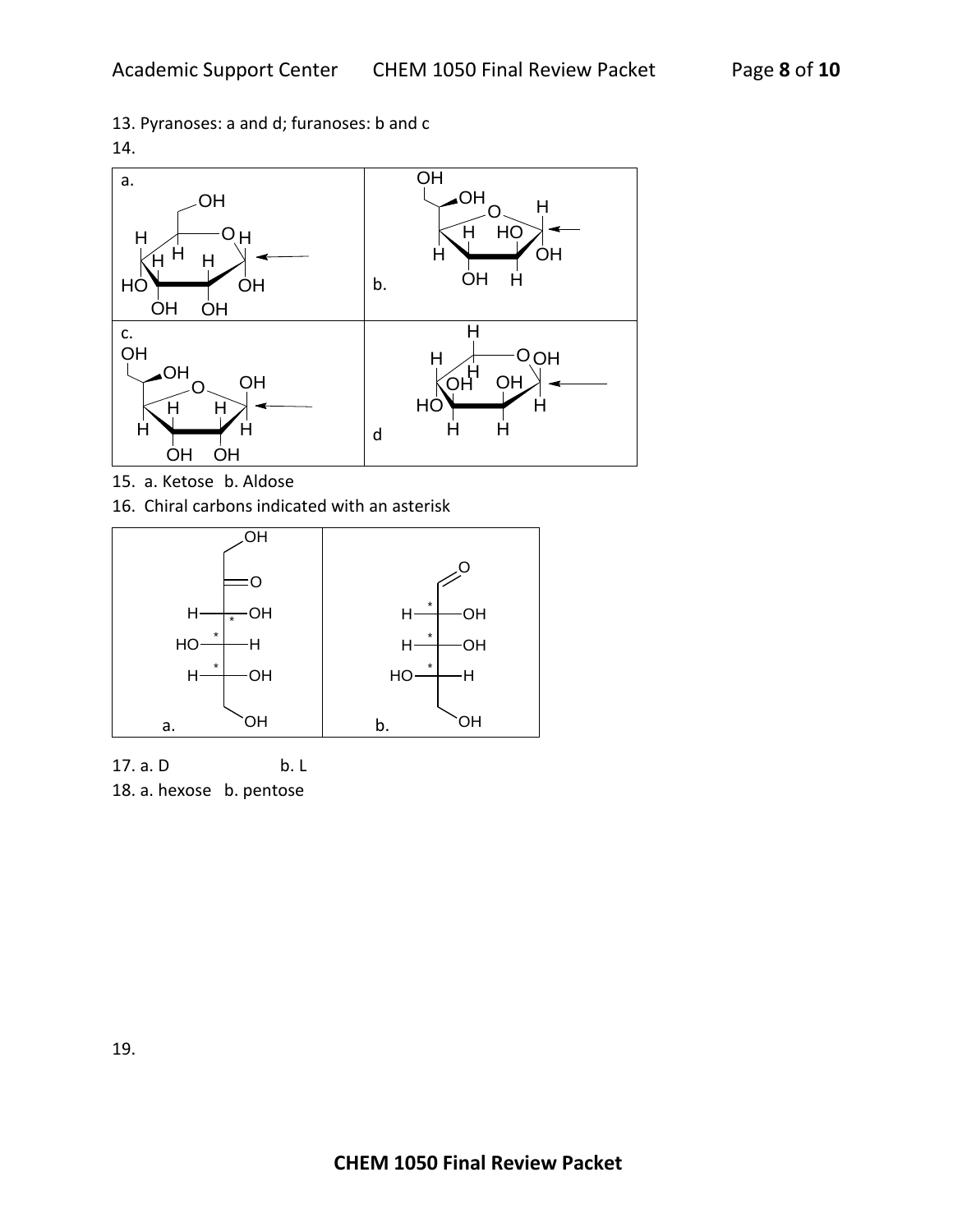| Formula          | Lewis structure                                         | Electron        | Molecular          | Polar or  |
|------------------|---------------------------------------------------------|-----------------|--------------------|-----------|
|                  |                                                         | Geometry        | Geometry           | nonpolar? |
| CO <sub>2</sub>  | $\overline{\overline{0}} = \overline{\overline{0}} = 0$ | Linear          | Linear             | Nonpolar  |
| PCl <sub>3</sub> | :Cl<br>$^{\circ}$<br>:Cl:                               | Tetrahedral     | Trigonal pyramidal | Polar     |
| <b>CINO</b>      | $\cdot$ .<br>$\cdot$ Cl                                 | Trigonal planar | Bent               | Polar     |

20. False, a molecule can contain polar bonds and still be polar due to symmetry. For example, in the tetrahedral molecule CCl<sub>4</sub>, the carbon-chlorine bond is polar, but due to its tetrahedral shape, the 'pull' on each of the bonds cancels each other out.

- 21. propane (CH<sub>3</sub>CH<sub>2</sub>CH<sub>3</sub>) < pentane (CH<sub>3</sub>CH<sub>2</sub>CH<sub>2</sub>CH<sub>2</sub>CH<sub>3</sub>) < CHF<sub>3</sub> < ethanol (CH<sub>3</sub>CH<sub>2</sub>OH)
- 22. Left: structure of ethanol. Right: ethanol's three hydrogen bonds with water.



hydrogen bonding interactions

23.

H. н

H-